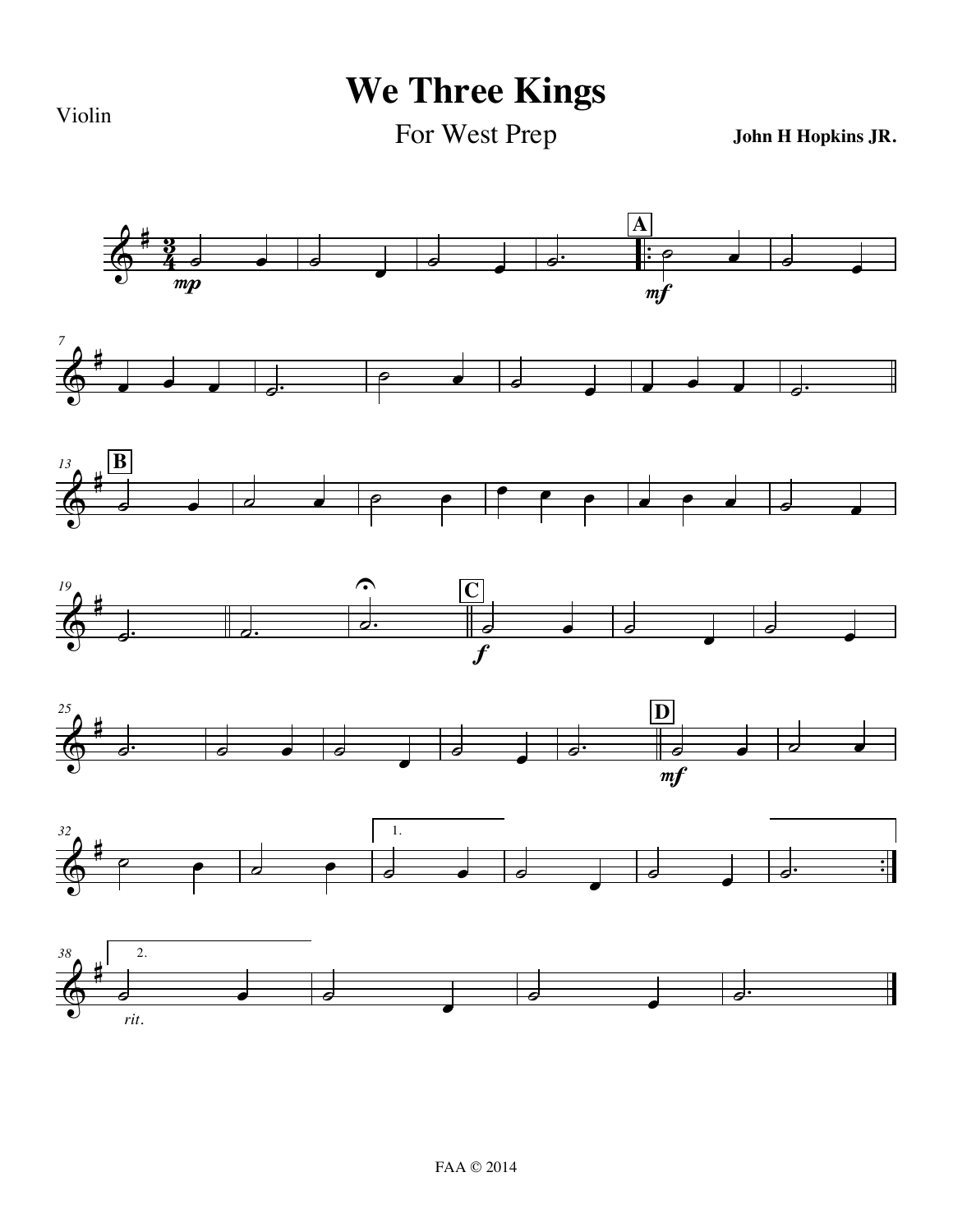Trumpet

**We Three Kings**

For West Prep

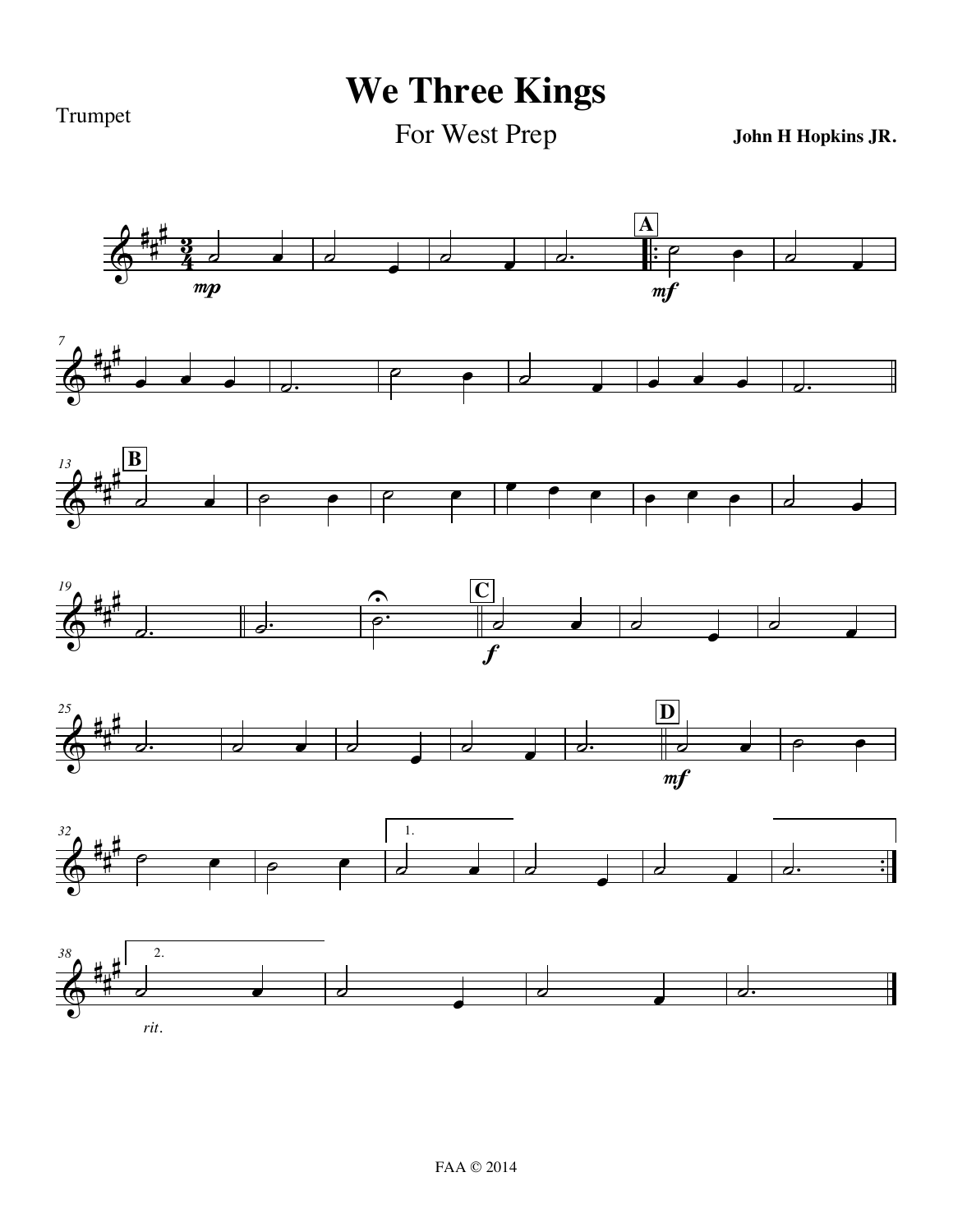Armonia

## **We Three Kings**

For West Prep